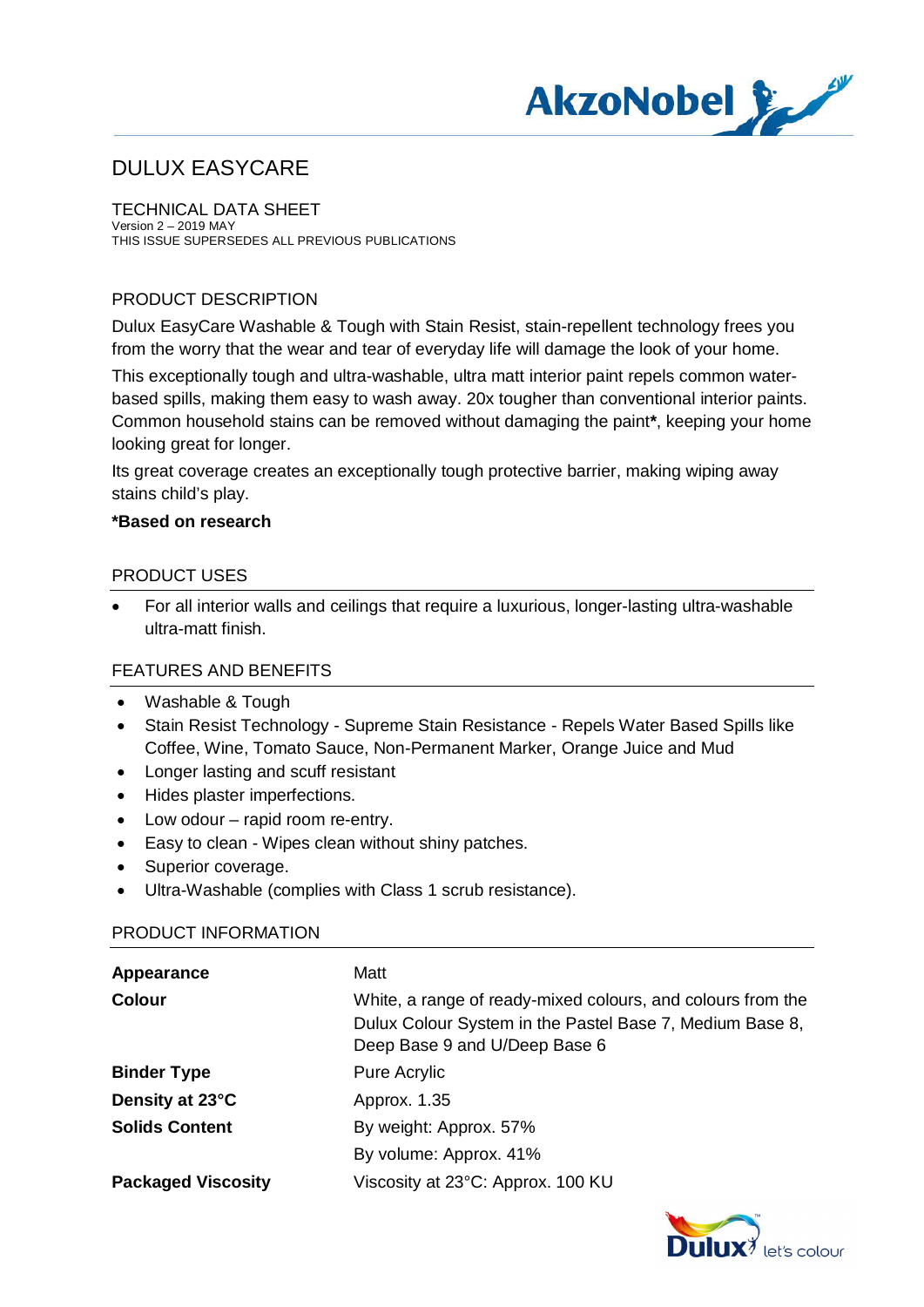

#### PRODUCT INFORMATION

| <b>Spreading Rate</b>                            | Approx. 8m <sup>2</sup> -10m <sup>2</sup> per litre depending on surface porosity,<br>profile and application method.                                                                                                                                                                                                                                                            |
|--------------------------------------------------|----------------------------------------------------------------------------------------------------------------------------------------------------------------------------------------------------------------------------------------------------------------------------------------------------------------------------------------------------------------------------------|
| Recommended DFT per coat Min. 40um. Max. 50um.   |                                                                                                                                                                                                                                                                                                                                                                                  |
| Recommended WFT per coat Min. 100um. Max. 125um. |                                                                                                                                                                                                                                                                                                                                                                                  |
| <b>Flash Point</b>                               | Non-flammable.                                                                                                                                                                                                                                                                                                                                                                   |
| APPLICATION INFORMATION                          |                                                                                                                                                                                                                                                                                                                                                                                  |
| Mixing                                           | Paint - Stir until homogeneous with a flat paddle.                                                                                                                                                                                                                                                                                                                               |
| <b>Application Surface conditions</b>            | Surface Temperature between 10 - 35°C. Relative Humidity<br>between 10 - 85 % OR 2°C above dew point minimum.                                                                                                                                                                                                                                                                    |
| Application methods                              | Brush, roller<br>Airless Spray: A typical set up for airless spray would be a<br>minimum working pressure on paint of 133 bars (2000lb/sq<br>in) with a spray tip size 0.38mm (15 thou) and a spray tip<br>angle of 65°.                                                                                                                                                         |
| Thinner                                          | Thinning not recommended. Ready for use after thorough<br>stirring for brush and roller applications. Water if required for<br>spraying to maximum of 5 - 10% of product volume.<br>Thinning reduces the opacity and will require added coats.                                                                                                                                   |
| <b>Drying Time</b>                               | Touch dry 60 minutes at 23°C.                                                                                                                                                                                                                                                                                                                                                    |
| <b>Recoating Time</b>                            | 4 hours at 23°C (Drying times will be extended during cold,<br>wet or humid conditions.)                                                                                                                                                                                                                                                                                         |
| Cleaning of equipment                            | After use, remove as much product as possible, and then<br>clean immediately with water.                                                                                                                                                                                                                                                                                         |
| <b>Substrates</b>                                | Suitable for cement plaster, gypsum plaster, concrete<br>unglazed bricks, fibre cement, various composite boards,<br>metal and wooden surfaces provided that appropriate<br>preparation and priming is carried out.                                                                                                                                                              |
| Precautions                                      | Do not apply during cold (below 10°C) or wet weather.<br>Do not apply directly to substrate without priming.<br>Not suitable for direct application to powdery or friable<br>surfaces whether previously painted or not.<br>Not suitable for use in kitchen and bathrooms.<br>Only clean the surface after 7 days of applying using non-<br>abrasive cleaning agents and cloths. |
| <b>Coats Required</b>                            | Apply two to three finishing coats to new surfaces to achieve<br>a continuous closed film and solid colour.                                                                                                                                                                                                                                                                      |

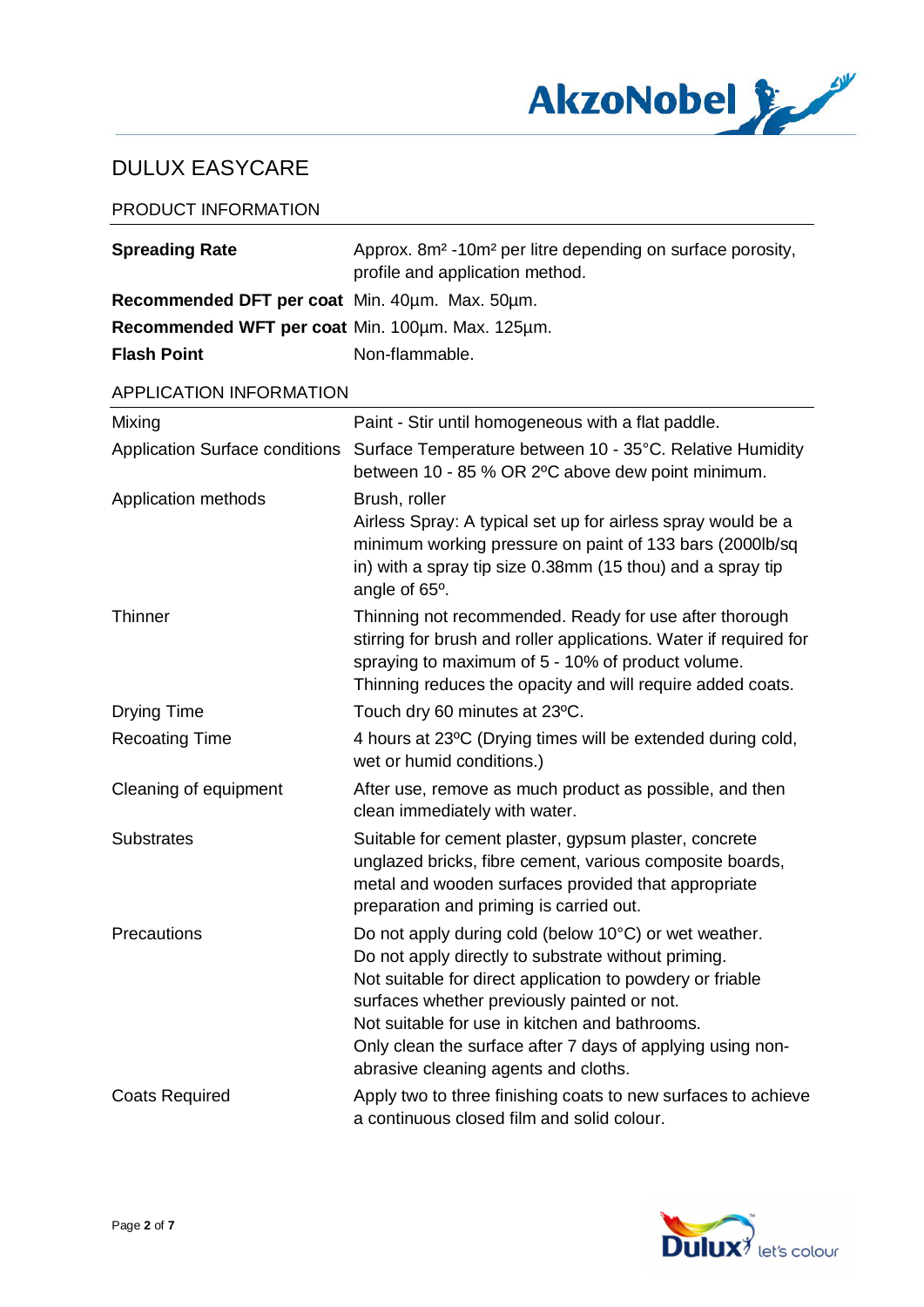

## SURFACE PREPARATION

Plaster sand should comply with SABS 1090 requirements. Plaster mix must be applied at a minimum thickness of 10mm, curing to a hard and sound finish, free of soft and friable material. MPA strength must comply with SABS 0164-1 (10MPA=2, 6:1 and 5MPA=4:1).

Ensure that surfaces are sound and free from dust, oil, grease, dirt, rust, and debris. Surfaces must be thoroughly dry - no more than 12% moisture content.

#### NEW SURFACES

#### **Cement Plaster (non-friable), Fibre Cement & Unglazed Bricks**

- It is recommended that fresh plaster should be allowed 1 week drying for every 5mm thickness; and longer in cold or damp weather.
- Spot-prime metal strips and nail heads with appropriate metal primer.
- · For best paint system performance prime with one full coat **Dulux Plaster Primer** or **Dulux Trade Alkali Resistant Primer.** Rough surfaces may be filled with **Dulux Pre-Paint Smoothover** or **Dulux Trade Fillercoat** to create a smooth base of even porosity.

#### **Composite Boarding**

- Spot-prime metal strips and nail heads with the appropriate metal primer.
- · For very absorbent surfaces more than one coat **Dulux Plaster Primer** or **Dulux Trade Alkali Resistant Primer** could be required to achieve correct binding and sealing properties.

#### **Gypsum Plaster - Interior**

- · Newly applied Gypsum Plaster can present variable surface finishes based on the application method, the quality and type of gypsum plaster used. This can present variability in the finish of the applied gypsum in terms of surface hardness, texture and porosity. This may require added attention during priming.
- · Ensure the gypsum plaster is sound, non-friable, applied and cured as per the manufacturer's specifications.
- · After wiping down the gypsum plaster, no chalky powder should remain on the surface.
- · If the gypsum is sound, apply a single coat **Dulux Plaster Primer** or **Dulux Trade Alkali Resistant Primer.**
- · As gypsum plaster is a very porous surface, adsorption of the plaster primer may occur. To test for this, wipe a black cloth over the dried **Dulux Plaster Primer** or **Dulux Trade Alkali Resistant Primer** to test its integrity. If a white residue is found on the back of the cloth, apply 1 to 2 further coats of **Dulux Plaster Primer** or **Dulux Trade Alkali Resistant Primer** to achieve the correct binding and sealing properties.

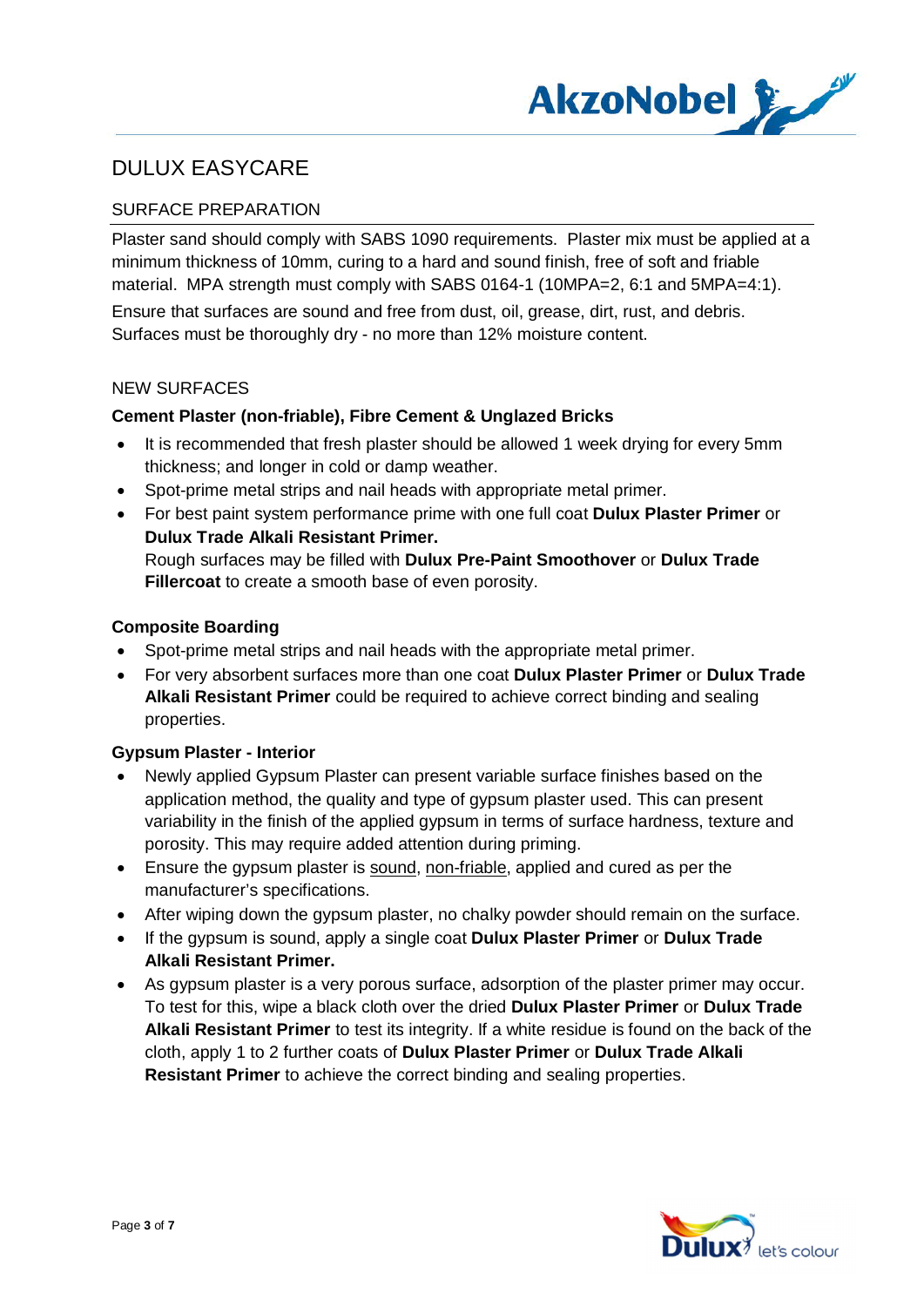

## SURFACE PREPARATION

## NEW SURFACES

### **Concrete**

- Ensure that concrete is fully cured and sound. Remove any uncured cement, grease, and mould release agents by high-pressure water blast, or wash with a strong solution of **Dulux Pre-Paint Sugar Soap**. Rinse off thoroughly with clean water and allow drying.
- · For best paint system performance prime with one full coat **Dulux Plaster Primer** or **Dulux Trade Alkali Resistant Primer.**

#### **Mild Steel and Iron**

- · Inspect shop-primer thoroughly for damage by installation. All rust, scale and dirt must be removed by scraping or with steel wire brushes, and then thoroughly sand with medium grit sandpaper and finish with fine grit sandpaper - down to a bright metal finish. Ensure that the sanded areas are dry and free of grease and dust. A solvent wash (rags dipped in lacquer thinner) may be used. Change the rags frequently. Allow drying.
- · Prime with one to two coats **Dulux Steel Primer** or **Dulux Trade Steel Primer** depending on the severity of the conditions. Two coats recommended for coastal conditions.

For best paint system performance follow primer with **Dulux Universal Undercoat** or **Dulux Trade Universal Undercoat** before applying the selected finishing coat.

#### **Galvanised Iron, Aluminium and various Non-ferrous Metals**

- · Remove all traces of temporary protective coating, dirt and grease from the surface with **Dulux Galvanised Iron Cleaner.** Ensure complete removal of **Dulux Galvanised Iron Cleaner** by rinsing with running water. A water-break free surface indicates thorough cleaning - running water should not form droplets. If a water-break free surface was not achieved, repeat the cleaning process. Prime immediately after cleaning.
- · Prime with one to two coats **Dulux Galvanised Iron Primer or Dulux Trade Corrocote 1 Metal Etch Primer**, depending on the severity of the conditions. Two coats recommended for coastal conditions.
- · For best paint system performance follow primer with **Dulux Universal Undercoat** or **Dulux Trade Universal Undercoat** before applying the selected finishing coat.

#### **Wooden Surfaces**

- · Timber treated with borer- or fire retardant may cause slow drying (consult supplier).
- · Treat knots in timber with Knotting Agent.
- · Spot prime nail heads with **Dulux Steel Primer.**
- · Special attention must be given to painting the end grain to avoid moisture penetration apply a second coat after 10 - 20 minutes.
- · Prime with one coat **Dulux Wood Primer**. Two coats may be required for very absorbent wood. Alternatively, timber surfaces can be primed with **Dulux Supergrip** to support a water-based paint system.
- · For best paint system performance follow **Dulux Wood Primer** with **Dulux Universal Undercoat** before applying the selected finishing coat.

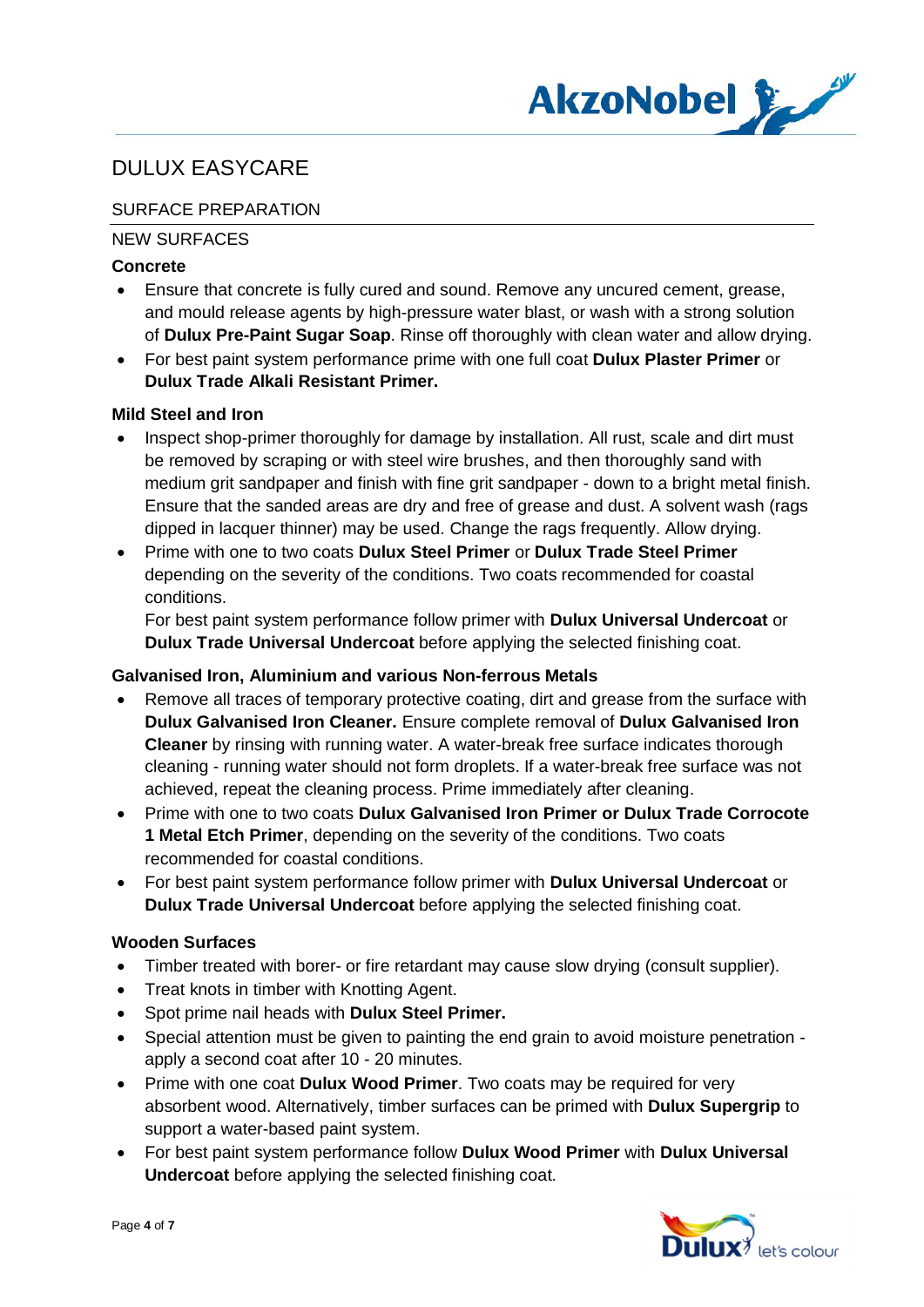

## PREVIOUSLY PAINTED SURFACES

### **Good Condition, not powdery**

- Remove any loose and flaking paint back to a sound substrate and firm edges by scraping and sanding.
- · Clean surfaces with **Dulux Pre-Paint Sugar Soap** /water solution to remove all surface contaminates and chalky residue, rinse with clean water to remove all traces of the **Dulux Pre-Paint Sugar Soap** treatment and allow drying out.
- Spot prime bare exposed substrates with appropriate primer.
- Enamel surfaces need to be sanded to a matt finish to aid adhesion before commencing with the **Dulux Pre-Paint Sugar Soap** /water solution treatment. Apply a coat of **Dulux Universal Undercoat**.

## **Old Paint in Poor Condition**

- · Completely remove all loose and flaking paint.
- · Remove oil, grease dirt or any other contaminants with **Dulux Pre-Paint Sugar Soap**/water solution and allow drying.
- · Friable surfaces must be removed and repaired.
- · Mould instructions. To kill lichen and algae growth, scrub with one of the following solutions: either 4:1 water/chlorine, or 4:1 water/sodium hypochlorite. Ensure that the areas are completely saturated and allow the solution to react for a minimum of 4 hours. Rinse the complete wall surface thoroughly with clean water and allow drying.
- · Prime all exposed areas with appropriate primer as for new surfaces.
- · Chalked surfaces must be thoroughly brushed. NOTE: While this product can be used for sealing chalked or slightly friable surfaces, it will not penetrate thick layers of powdery material. **Dulux Bonding Liquid** which is un-pigmented, is preferred.

## FILLING

Fill all imperfections with the appropriate **Dulux Pre-Paint Filler** and spot prime filled areas with **Dulux Plaster Primer** or **Dulux Trade Alkali Resistant Primer** once the crack filler has dried properly. Failure to do this will result in uneven sheen levels between the repaired and normal areas.

## HEALTH AND SAFETY INFORMATION

This product contains no added lead. Avoid contact with skin or eyes. Keep out of reach of children. If accidently swallowed, seek medical advice immediately and show this container to the doctor. Dry sanding, flame cutting and/or welding of the dry paint film will give rise to dust and/or hazardous fumes. Wet sanding should be used wherever possible.

If exposure cannot be avoided by the provision of local exhaust ventilation, suitable respiratory protective equipment should be used. Do not empty into drains or watercourses.

Ensure good ventilation during application and drying. It is recommended to use suitable protective clothing and equipment. To avoid the risk of spillage, always store and transport containers in a secure upright position. Refer to Safety Data Sheet for complete information.

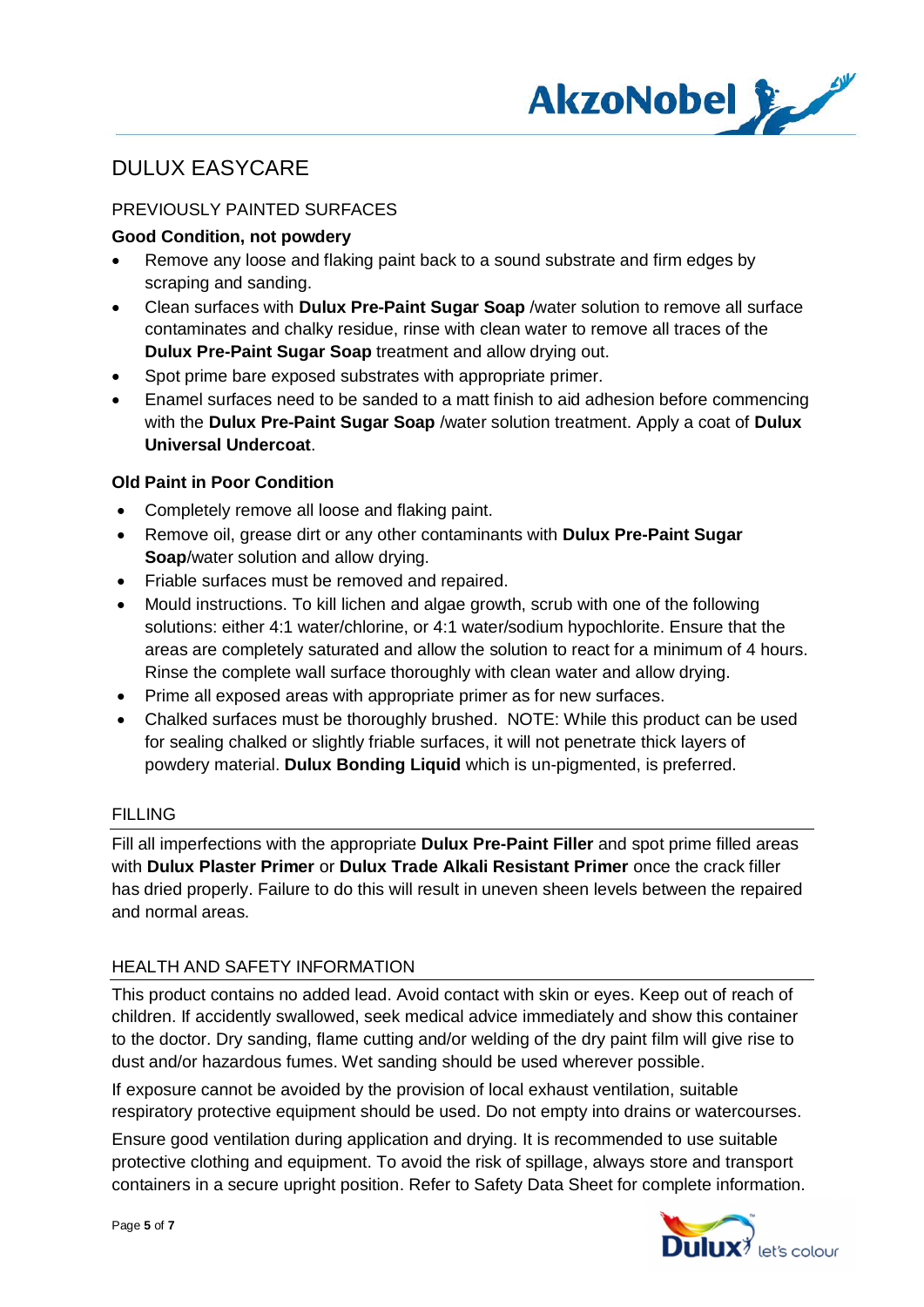

### ADDITIONAL INFORMATION

| Packaging                 | 1Lt, 5Lt, 10Lt** and *20Lt<br>White and Tint Bases - Pastel Base 7, Medium Base 8,<br>Deep Base 9 and U/Deep Base 6.<br>*Limited to White and Base 7 ** White Only                                                                                                                                                                 |
|---------------------------|------------------------------------------------------------------------------------------------------------------------------------------------------------------------------------------------------------------------------------------------------------------------------------------------------------------------------------|
| <b>Storage Conditions</b> | Store under cool dry conditions away from direct sunlight,<br>heat and extreme cold.                                                                                                                                                                                                                                               |
| <b>Colour Disclaimer</b>  | Colour swatch references are as accurate as modern<br>printing will allow. Among others, the following factors may<br>affect final colour appearance: product sheen and texture,<br>colour and light reflections, application, surface texture and<br>preparation.                                                                 |
|                           | For best colour and sheen consistency, it is advisable to use<br>containers of the same batch number. In the case of<br>different batch containers, it is recommended that they be<br>mixed together in a large container, or to finish in a corner<br>before starting a new container.                                            |
| <b>Tinting Protocol</b>   | The tint base containers are only filled to levels which are<br>specific for each tint base to allow the calculated volume of<br>colourants to be added in order to achieve the volume<br>indicated on the container after tinting. Tint bases and<br>colourants are unfinished products which should not be<br>used on their own. |
|                           | Only once the prescribed colourant is added to the specific<br>tint base will the finished product comply with the technical<br>features and related information as set out in this Technical<br>Data Sheet.                                                                                                                       |

#### GUARANTEE

Dulux offers a 15-year product guarantee on **Dulux EasyCare** (standard colours and tint bases when tinted with Dulux colourants). **Dulux EasyCare** tinted with non-Dulux colourants is not guaranteed, Dulux has no control over the tinting process or the quality of the colourants used. To register your guarantee, simply call the Dulux Technical Helpline within 30 days of purchase. Simply supply your contact details, the site details, purchase details, batch number and related products used. You will receive a Guarantee Reference Number that you should record and keep in a safe place, together with your purchase slip for future reference. For terms and conditions of the guarantee, please visit www.duluxguarantee.co.za or contact Dulux Technical Helpline on 0860 330 111.